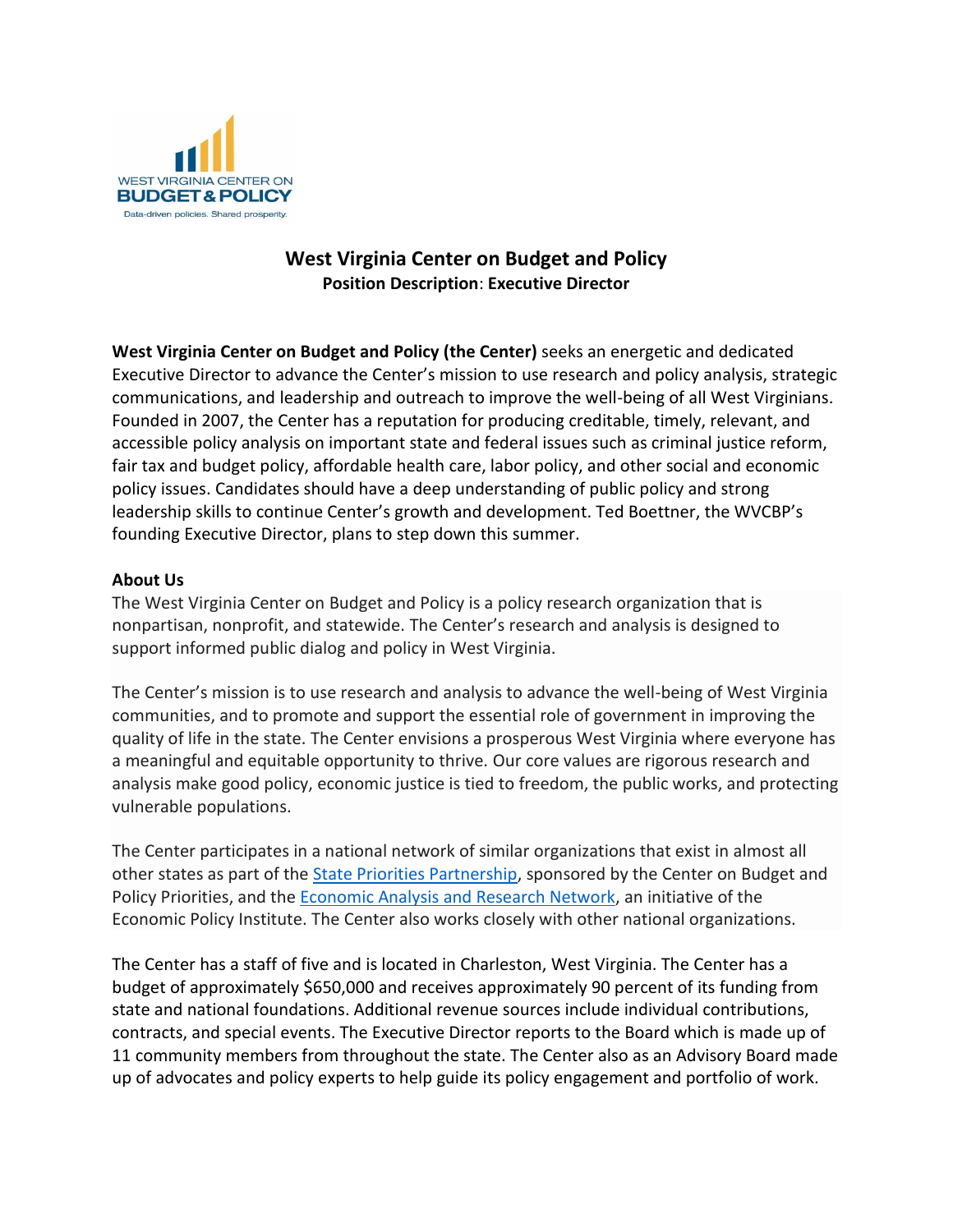## **The Position**

The Executive Director will continue existing momentum to deepen the Center's impact on state and federal policy, build additional and deepen existing partnerships, strengthen participation in EARN and the SPP networks, and diversify and expand revenue sources. The Executive Director will also:

- Maintain and build strong external relationships and partnerships, communication strategies and alliances.
- Continue to enhance and build the capacity of the board and advisory committee to identify additional members.
- Provide support, leadership and direction to a small and talented staff and oversee financial and organizational management.
- Develop a fundraising plan that maintains relationships with existing funders and attracts funding from new sources.
- Support the development of additional internal operational infrastructure that will support the organization's evolution and allow staff to operate efficiently.
- Develop strategic priorities and policy agendas that maximize the impact of the Center's work on state and federal issues.
- Serve as a spokesperson for the organization, while also providing opportunities for the staff to develop and grow in this role.

### **Experience and Attributes**

The ideal candidate for this position is a strong manager and leader with a commitment to policy work and a track record of raising money from private foundations. Candidate skills and subject matter knowledge should include:

- Demonstrated senior leadership experience in a mission-oriented organization, such as a nonprofit, government or mission-oriented for-profit.
- Experience with, or an understanding of, the components of fundraising, and the skill set necessary to attract resources to the Center. Familiarity with grant writing and foundations who fund policy advocacy, research, and social justice work preferred.
- A strategic understanding of public policy, the West Virginia legislative process and key political leaders in West Virginia, and a strong track record of using data and policy analysis to inform and advocate for policy positions.
- Excellent written and oral communications skills.
- A strong and accessible staff management style that is conducive to helping the team grow and thrive.